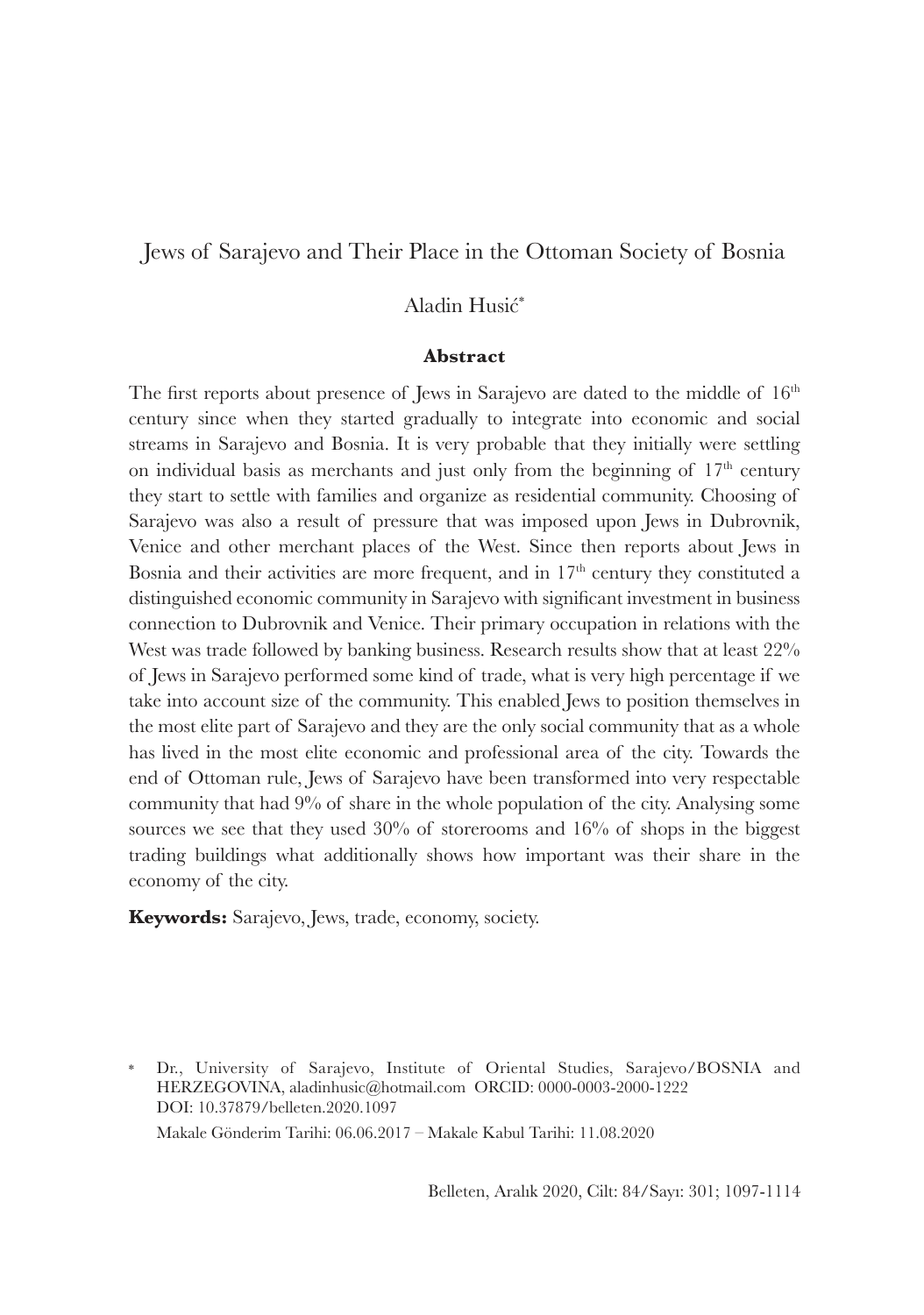# Saraybosna Yahudileri ve Bosna'da, Osmanlı Toplumu İçerisindeki Yerleri

### **Öz**

Saraybosna'da Yahudilerin varlığına dair ilk bilgiler onların Bosna ve Saraybosna'daki ekonomik ve sosyal yapıya yavaş yavaş entegre olmaya başladıkları dönem olan 16. yüzyılın ortalarına kadar uzanır. Başlangıçta muhtemelen tüccar olarak bireysel düzeyde bölgede Yahudilerin yerleşimi olmuşsa da 17. yüzyılın başlarından itibaren aile düzeyinde yerleşik bir cemaat olarak iskân etmeye başlamışlardır. Saraybosna'nın tercih edilmesi Dubrovnik, Venedik ve batıdaki diğer ticaret merkezlerinde Yahudiler üzerindeki baskının bir sonucudur. O dönemden beri, Bosna'daki Yahudiler ve onların faaliyetleri hakkındaki haberler daha sık görülür hâle gelmiş ve tam olarak 17. yüzyılda Dubrovnik ve Venedik ile ticari iş bağlantılarında Saraybosna'da tanınan, çok önemli bir role sahip ekonomik topluluk hâline gelmişlerdir. Batı ile ilişkilerinde birincil uğraş noktaları ticaret ve bunun ardından bankacılık olmuştur. Araştırmalar, Saraybosna'daki Yahudilerin en az % 22'sinin ticaret ile uğraştığını gösteriyor ki bu topluluğun genel oranı dikkate alındığında yüksek bir sayı olarak karşımıza çıkmaktadır. Bu durum Yahudilerin Saraybosna'nın en elit kesiminde yer almalarını ve şehrin tüm seçkin ekonomi ve zanaat kesimlerinde yaşayan tek sosyal topluluk olmalarını sağlamıştır. Osmanlı yönetiminin sonuna kadar Saraybosna Yahudileri şehir nüfusunun % 9'una tekabül eden saygın bir cemaat hâline geldiler. Bazı kaynakların analizinde onların en büyük ticari tesisler içerisinde yer alan ambarların % 30'unu dükkânların ise % 16'sını kullandıklarını göstermektedir ve bu oran şehrin ekonomisine ne kadar katkı sağladıklarına tanıklık etmektedir.

**Anahtar Kelimeler:** Saraybosna, Yahudiler, Ticaret, Ekonomi, Toplum.

#### **First Sources Accounts Mentioning Jews In Sarajevo**

It is still not possible to precisely determine, on the basis of historical sources, when and in what number Jews began to settle in Sarajevo. We are still left with generalized assumptions and deduced conclusions, some of which, without firm basis, place them to year 1541.<sup>1</sup> While on the other hand, some sources undouble confirm their existence in Sarajevo, but place it in other dates after 1550.

<sup>1</sup> This year was mentioned at Moša (Rafael) – Zeki Efendi's study, and was largely used by many other researchers. The source on which this information was based is a "written book that I managed to get from an old Turkish library". Therefore, is not possible to verify this information today. According to: Muhamed Nezirović, "Historija bosanskih Jevreja Moše (Rafaela) Atijasa – Zeki Efendije", *Prilozi*, Institut za istoriju, 29 (2000) Sarajevo 2000, p. 252. (245-260); Moric Levi, *Sefardi u Bosni*, Beograd 1969, p. 10.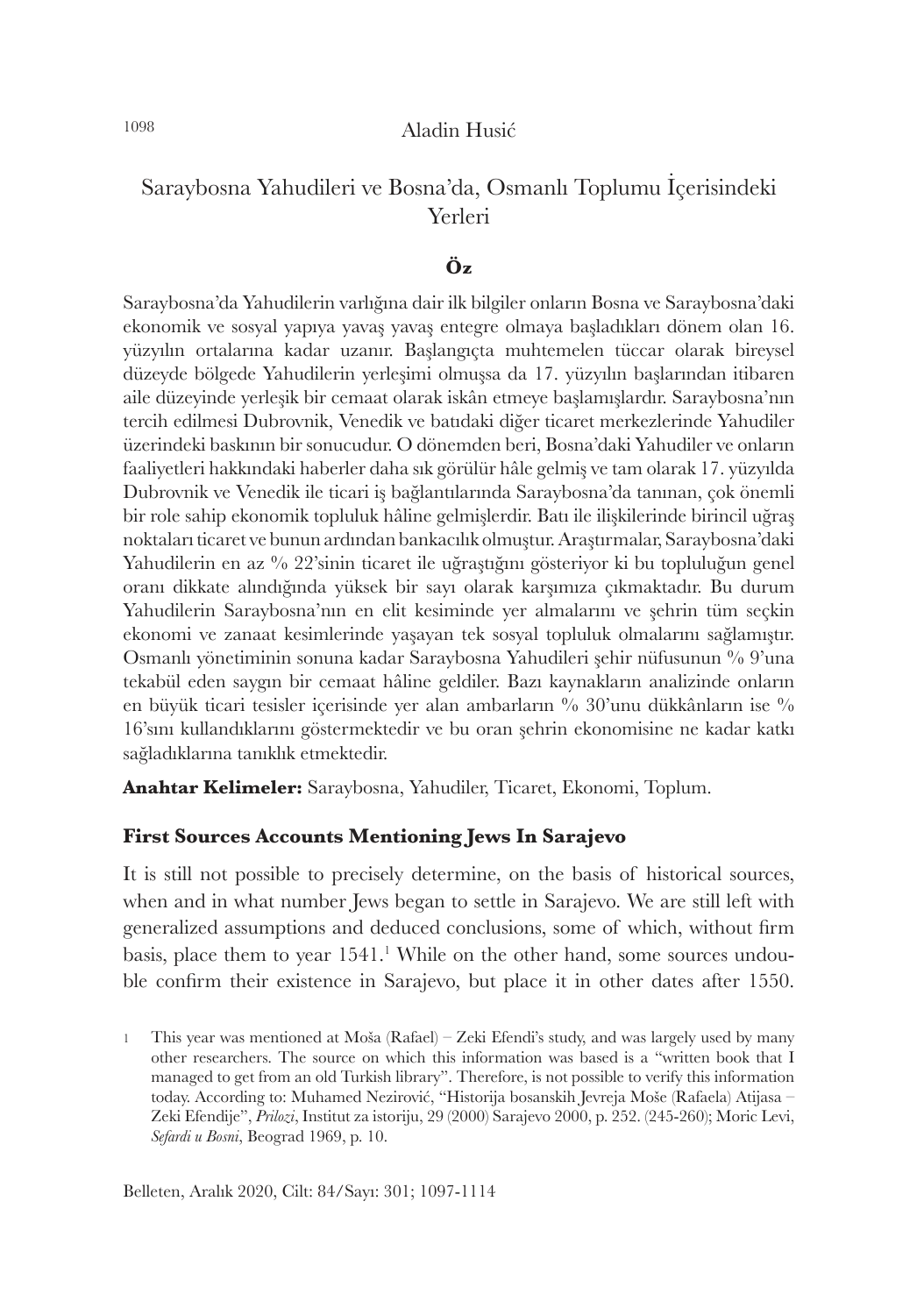Jews of Sarajevo and Their Place in the Ottoman Society of Bosnia <sup>1099</sup>

Merchant activities performed by Jews have been documented in judicial records (*sidjil*) of Sarajevo repeatedly through years (1557, 1565, and 1566).<sup>2</sup> From those activities we learn about participants, trading goods and trading directions. However, basic questions such as when and in what number they began to arrive, are still to be answered. What we can understand from examined records is that their initial number of Jews was not large. Even when it is taken into consideration that the recorded cases were only actual court cases, that impression does not change much. An additional argument for confirmation of the impression would be low circulation of money, meaning that amounts of money documented throughout these cases were small, leading us to the conclusion that the Jews were on the beginning of their trading activity. Apart from the mentioned indications from  $mid-16<sup>th</sup>$  century, it is quite surprising that other familiar Ottoman sources do not mention Jews in Sarajevo until the end of the century. It is particularly strange that rich Ottoman sources from 1560s and 1570s containing lists of households in Sarajevo have no records of Jewish households.<sup>3</sup> A possible explanation why the Jews were not recorded in Ottoman extensive censuses could be that they lived in collective lodgings in the city. Another possibility is, since there were not many of them and since they were very mobile, that they would temporarily leave the city for business purposes. Sources from Dubrovnik contain recorded activities of Jewish merchants from Sarajevo on Dubrovnik-Sarajevo routes, right after the period of 1560-1570s. From 1570 onwards more frequent accounts appear compared to what we had in their first records in Ottoman sources, especially in *sidjil*s. Apart from more frequent trading activities, trading transactions were much larger than what was recorded before. It is also indicative and very interesting that some individuals were recorded as residents of many different places. Mojsije Kuzina, for example, is being referred to as "a Jew from Sarajevo" in one source and "a resident of Mostar" in another.<sup>4</sup> This situation would be consistent with the assumption of their possible temporary town leaving for business purposes in coastal cities or around that area. It is however obvious that any kind of pressure or insecurity in Dubrovnik or Venetian Republic would result in increased frequency of documented activities where the subjects would be referred to as "the Jews of Sarajevo". It means that if any pressure and insecurity occurred, they would withdraw towards Sarajevo or Ottoman Empire, where they traditionally were well

<sup>2</sup> Sarajevo, Gazi Husrev-begova biblioteka, Sidžil *1 and 1a*, 2.

<sup>3</sup> Istanbul, *BOA*, TD, 379.

<sup>4</sup> Jorjo Tadić, *Jevreji u Dubrovniku do polovine XVII stoljeća*, Sarajevo 1937, p. 203.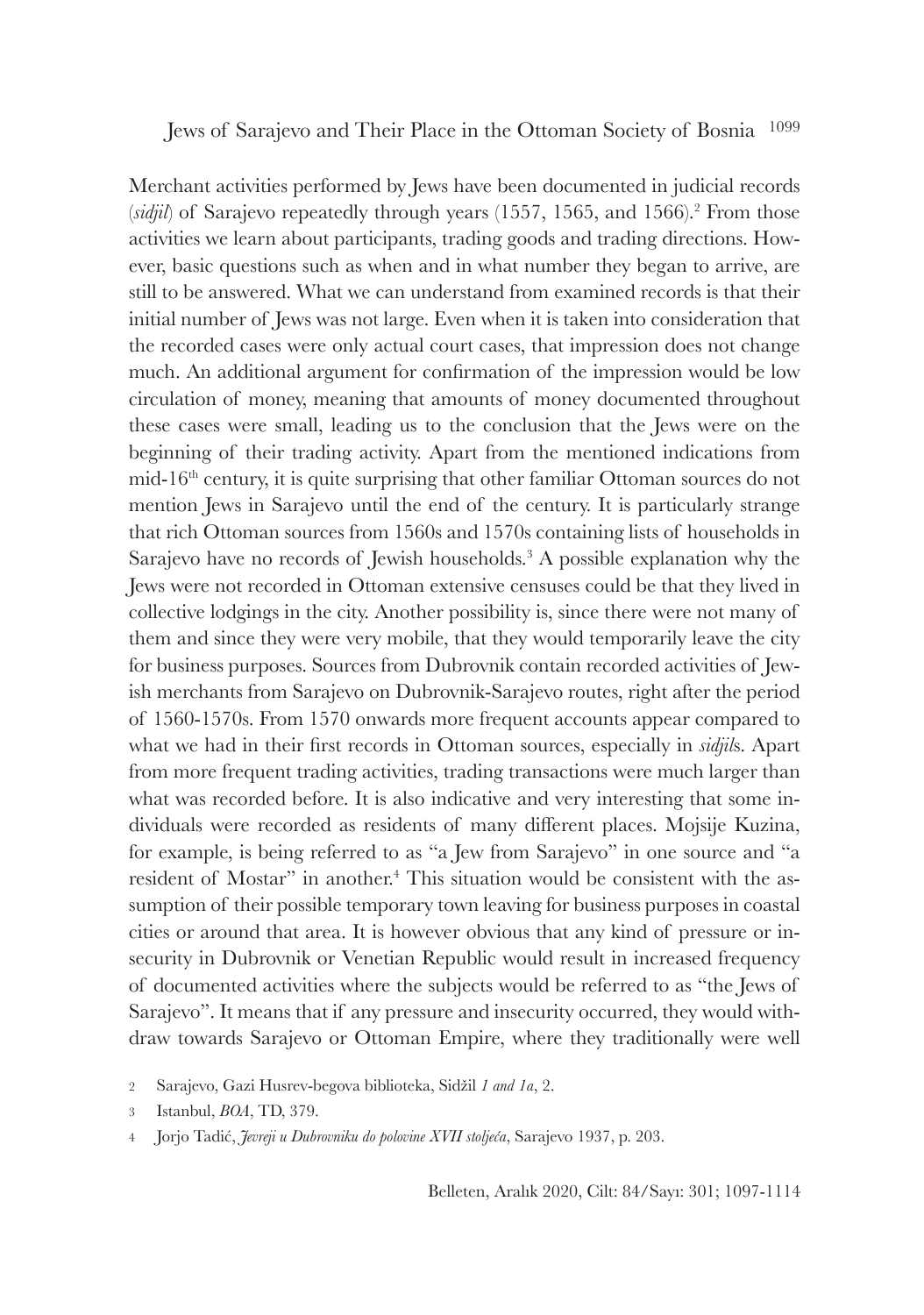accepted. This was obvious after the outbreak of war between Ottoman Empire and Venetian Republic (1570) which also caused prosecution of Jews in Venetian territories, then was followed with famous trial to the Jewish merchant Izak Ješurin in Dubrovnik (1622) and finally cumulating with imposition of custom duties (1637) in Dubrovnik.<sup>5</sup> Such dire circumstances had pushed Jewish merchants towards Sarajevo. Yet, from all these documented records, it is still not possible to determine the approximate number of Jewish settlers in the city. Even information about Sijavuş Pasha's *khan* is not helpful and it is insufficient. Furthermore, it even complicates solving this question. So far, the researchers agreed that it was year 1581 when the *khan* was built. The document that gave basis for questioning the building of *khan* in that year has rarely been critically reviewed. It was rather accepted as authentic, and with such presumptions, wrong conclusions were delivered. The document was finally brought to critical analyses by Alija Bejtić who found some doubtful situations relating to the text about Sijavuş Pasha's *khan.*<sup>6</sup> It was obvious that the text about Sijavuş Pasha's *khan* was inscribed retrospectively into the source from the beginning of  $18<sup>th</sup>$  century (1727-28), and that this source was a basis for all information regarding the building of Sijavuş Pasha's *khan*. Even the content of the inserted text is disputable as it has no characteristics of an official document. Moreover, it rather resembles an oral tradition. To all these doubts, there is also another one; the document speaks about Jews as "poor" while it is actually quite clear from sources dated to  $16<sup>th</sup>$  century, and especially of those before 1580, that they were merchants and successful businessmen. The poverty cannot be in question, at least not in that period. In a manner of speaking it is still not possible to get a clearer picture of the demographic potential of Jews in 16<sup>th</sup> century.

#### **A Few Demographic Indicators**

The first source that is initial point for discussion of demographical indicators mentioning "Jewish community" in Sarajevo is dated to 1604. Contrary to all expectations this record documented only three representatives of their households:

<sup>5</sup> J. Tadić, *Jevreji u Dubrovniku*, p. 210.

<sup>6</sup> Alija Bejtić, "Jevrejske nastambe u Sarajevu", *Spomenica, 400 godina od dolaska Jevreja u Sarajevo*, Jevrejska zajednica Sarajevo 1967, p. 26; Alija Bejtić, "Sijavuš-pašina daira", *Prilozi za proučavanje istorije Sarajeva*, Godina II, Knjiga II, Sarajevo 1966, pp. 66-67.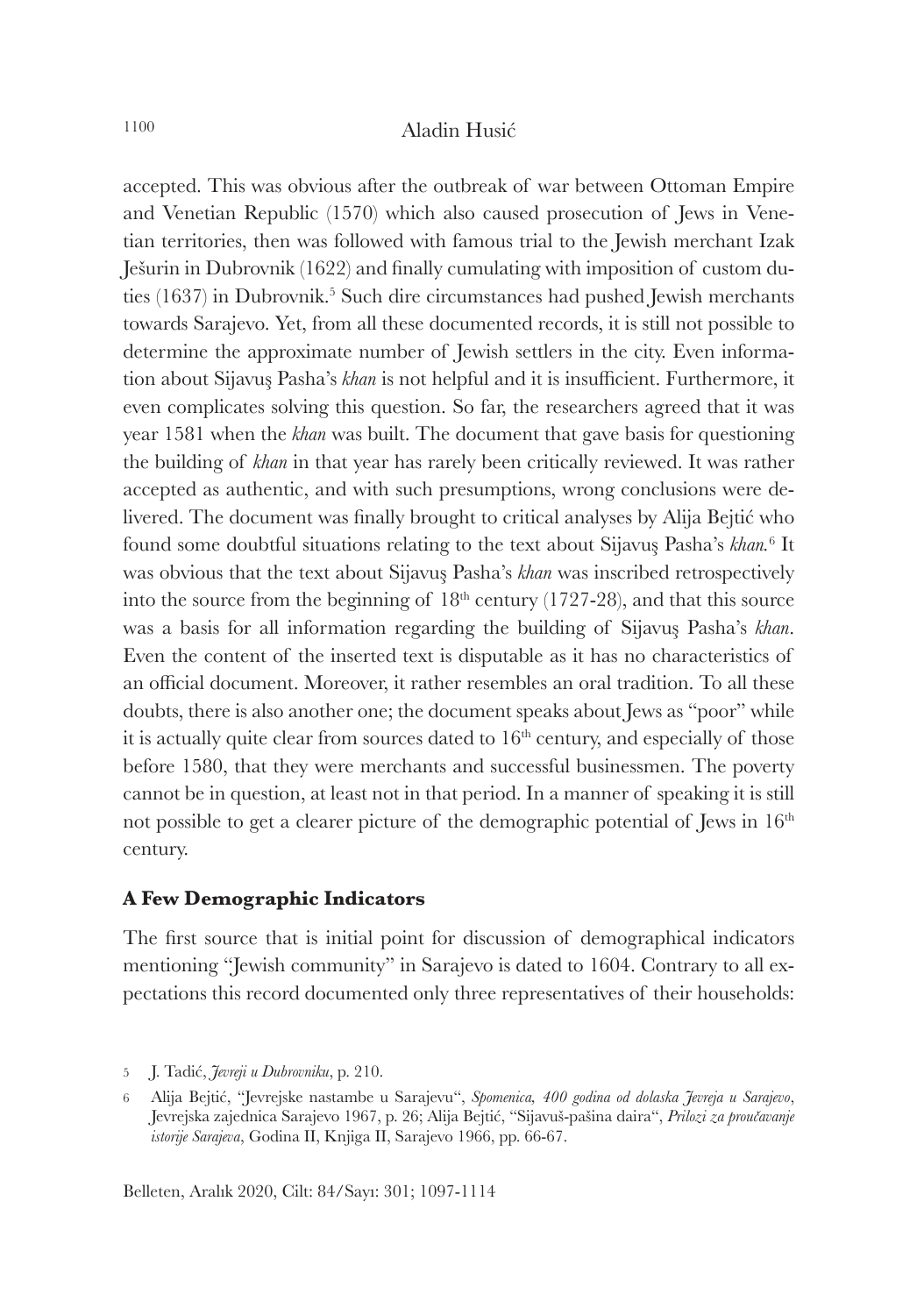Mošiko Yehuda, Solomon Yehuda and Aslan Yehuda.<sup>7</sup> That fact is not compatible with many previous statements about Jews of Sarajevo from 16<sup>th</sup> century. For now, it is not possible to determine whether these were actual representatives of the larger community or perhaps the document indeed did not mention the Jewish population because of their immigration. However, at the moment we do not have the exact answer to that question. This could be the result of insecurity for Jews that archbishop from Split, Marc Antonio, wrote about in his report from 1603.<sup>8</sup> On the other side, the later resources, present the larger number of Jews than it was documented in 1604, and generally mention the new cases of immigration.

Eighteen Jewish merchants were mentioned as signatories of one remonstrance during 1607 in Sarajevo.<sup>9</sup> That could represent the approximate number of families present in Sarajevo at that time, or at least a small part of the total number. Nevertheless, we should not exclude a possibility that those were single merchants - without families. There was also some news that spoke about 30-40 families from Constantinople and Salonica settling in Sarajevo during  $17<sup>th</sup>$  century.<sup>10</sup> In literature, different years can be found that mark their arrival (in 1604 or 1614) but none of these mentioned years corresponds to the period of reign of Bosniak Baltadži Mehmed Pasha (1620-1621). Therefore, it must have happened somewhat later. According to Zeki Efendi, the news was about those who had left Sarajevo earlier.<sup>11</sup>

Even though trading activities of Jews from Sarajevo were more frequent in  $17<sup>th</sup>$ century, the sources of that period still do not provide us with more certain data of the number of Jews. Atanasije Grgičević had given information that brings us to a conclusion that Jews were settled in a sort of a collective lodging: "*there is one saray for Jews encompassed with a big wall*".<sup>12</sup> The other reports from Pavlo Rovinjanin

- 7 *Opširni popis Bosanskog sandžaka iz 1604, Sv. I/1*, Obradio: Adem Handžić, Sarajevo 2000, p. 91.
- 8 Karlo Horvat, "Novi historijski spomenici", *GZM*, Sarajevo 1909, 104.
- 9 Jorjo Tadić, "Doprinos Jevreja trgovini sa dalmatinskim primorjem u XVI i XVII vijeku", *Spomenica 400 godina dolaska Jevreja u BiH*, Jevrejska zejednica, Sarajevo 1976, p. 44.
- 10 M. Levi, *Sefardi u Bosni*, 11; Muhamed Nezirović, "Historija bosanskih Jevreja Moše (Rafaela) Atijasa – Zeki Efendije ", *Prilozi, Institut za istoriju*, 29 (2000) Sarajevo, 2000, pp. 253-54.
- 11 M. Nezirović, "Historija Bosanskih Jevreja Moše (Rafaela) Atijasa Zeki Efendije", pp. 253-254. There are some disagreements about the exact years but it is obvious they speak about the same event.
- 12 Mijo V. Batinić, "Nekoliko priloga k bosanskoj crkvenoj povijesti", *Starine JAZU XVII*, Zagreb 1885, p. 127.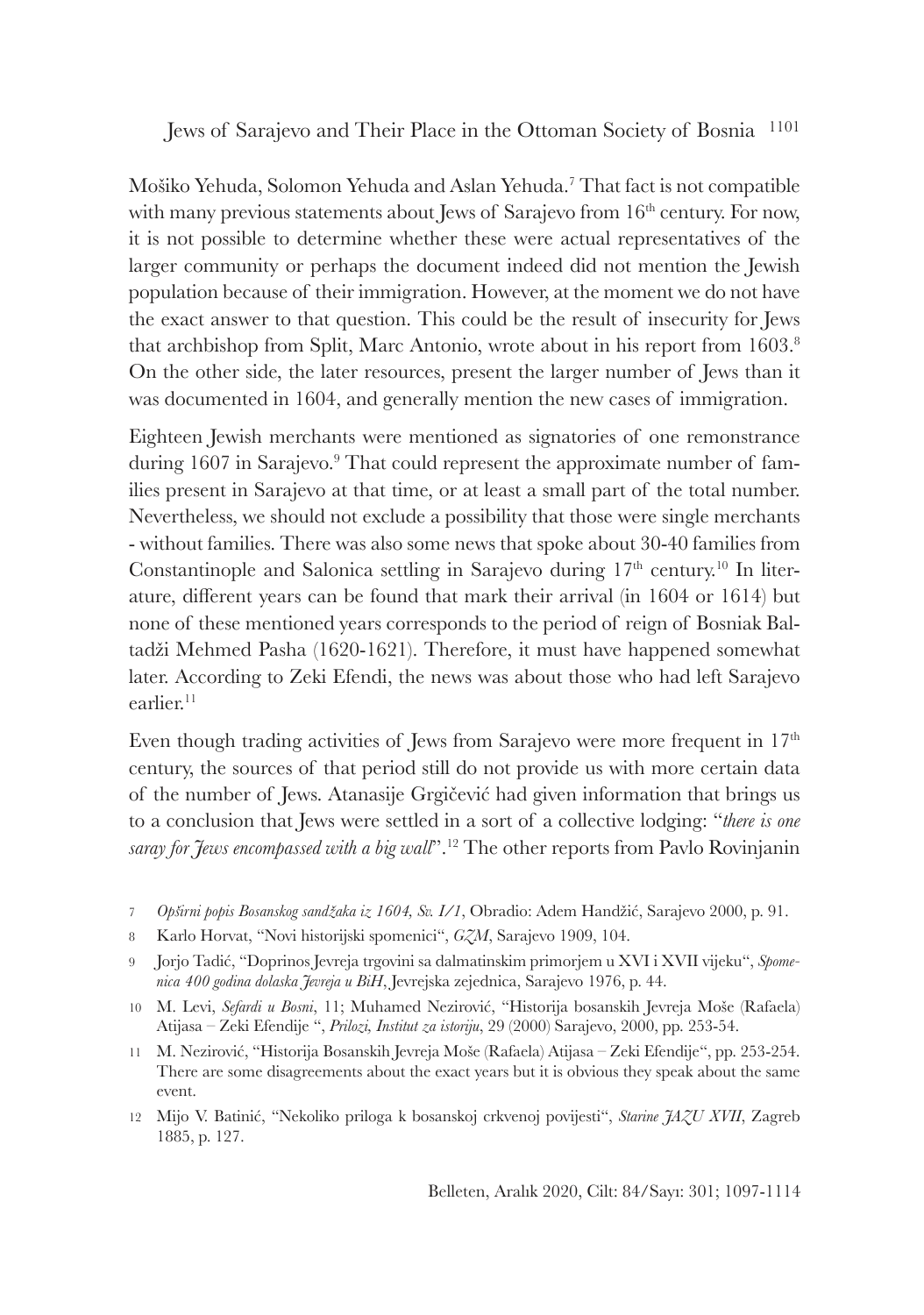(1640) Marijan Maravić (1655) or Poulet (1658) just mentioned them without any detailed information about their number.<sup>13</sup> Yet, Evlija Çelebi (1659) and Nikola Olovčić (1672) were more precise. Çelebi talks about "two neighbourhoods of Jews" and Olovčić mentioned "one hundred Jewish houses". Both data are different and they are not contradictory. Moreover, there is an agreement in one more aspect of Jewish life: they both mentioned synagogue which is new in comparison to other sources.<sup>14</sup> These are the most comprehensive news about Jews in Sarajevo we have come across so far. Some sources mentioned the arrival of Jews from Buda after 1686. Even if some Jewish sources indicate the same, this information cannot be verified in any other sources nor can it be traced completely. The only detail we could confirm was arrival of Haham Cevi Aškenazi from Buda.<sup>15</sup> According to Muvekkit, a caravansary was built for the needs of Jewish refugees from Buda, on *waqf* of Gazi Husrev Bey. That building he referred to as Mahmud Khan; had 48 rooms.<sup>16</sup> The particular case Muvekkit wrote about cannot completely be verified by the information Cevi Aškenazi gave us or by some other Ottoman sources. However, couple of years after the conquest of Buda, one Ottoman source from 1690 spoke about 70 Jewish men. This information also does not correspond to some other earlier data, such as that of Olovčić and Muvekkit. The only way this case could be explained is that the Jews in Sarajevo for some reason did not have to pay poll tax (*jizya*) for that year, therefore they were not documented. Although the source did not state that, nor it explained why it was so. From the number of documented Jews, we can partially figure out their social status. Most of them  $(75%)$  paid the lowest amount of poll tax,  $14%$  paid the middle amount and  $11%$ paid the highest amount. That means that majority (of Jews) were of poor financial status. Even though that number cannot possibly correspond to the number of families, we can at least take it as the lower limit of actual number of Jewish

- 13 Stipan Zlatović, "Izvještaj o Bosni god 1640. O. Pavla iz Rovinja", *Starine 23*, 36-38.; F.(ran) M.(ilobar), "Dva savremena izvještaja o Bosni iz prve polovine XVII. stoljeća", *GZM, XVI./1904*, Sarajevo, 1906, p. 253; Vjekoslav Jelavić, "Doživljaji Francuza Poullet-a, na putu kroz Dubrovnik za Bosnu, (godine 1658)" *GZM 1908*, Sarajevo 1908, pp. 56-71.
- 14 Evlija Čelebija, *Putopis, odlomci o jugoslovenskim zemljama*, (Preveo, uvod i komentar napisao Hazim Šabanović, Sarajevo, 1979. 105-106, p. 118; Julijan Jelenić, *Spomenici kulturnoga rada bosanskih franjevaca*, Starine XXXV, (1918), Zagreb 1916, p. 138
- 15 M. Levi, *Sefardi u Bosni*, 20-21; Shlomo J. Spitzer Komoróczy Géza, *Heber Kútforrások Magyarország és a magyarországi zsidóság történetéhez a kezdetektől 1686-ig*, MTA Judaiszitakai Kutatócsoport – Osiris Kiadó, Budapest 2003, pp. 777, 781-782.
- 16 Salih Sidki Hadžihuseinović, Muvekkit, *Povijest Bosne 1*, Sarajevo 1999., p. 403.; V. Skarić, Izabrana djela, I, p. 126.

Belleten, Aralık 2020, Cilt: 84/Sayı: 301; 1097-1114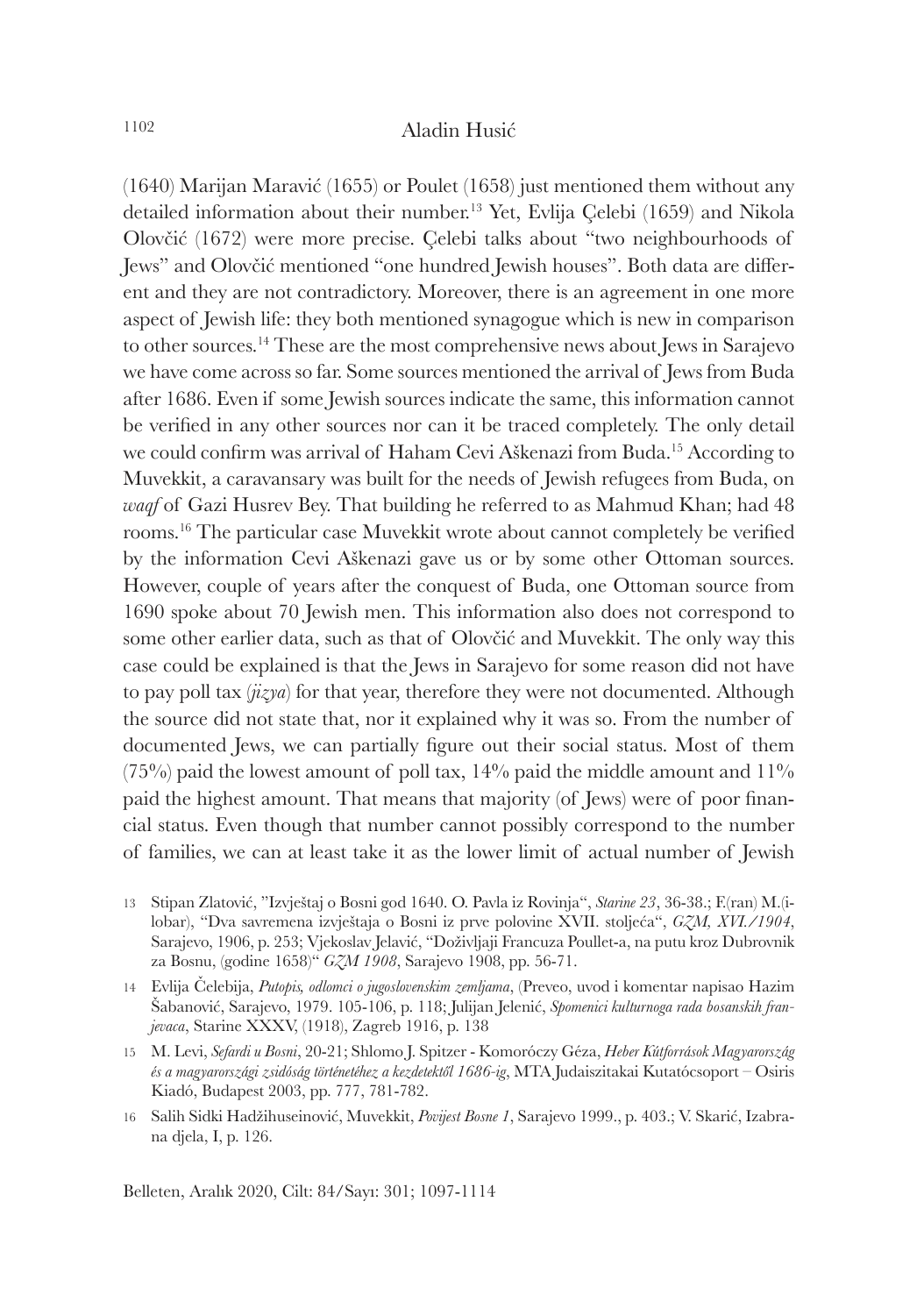households. What we can also see are the locations from which they arrive. Two families came from Belgrade, two from Stari Vlah and they are marked as "merchant".<sup>17</sup> In a source from 1696 there were 64 adult Jewish men documented.<sup>18</sup> A tax list (sorted by names) of one Jewish district from 1725 had 65 family names on it. This partially corresponds with what was documented in 1690 by Ottoman sources. According to these data, we can state that the number of Jews in Sarajevo at the end of  $17<sup>th</sup>$  and beginning of  $18<sup>th</sup>$  centuries could have between 350 and 500 individuals. Although the sources which we could use to track demographical growth of Jews are rare, we could still say on the basis of available ones, that in 18<sup>th</sup> century their demographical growth was high. It is not possible to determine the reason of that growth, since both of the factors, natural increase and immigration, could be equally relevant. Jewish sources in 1779 documented 214 families in Sarajevo, so it could be assumed that the number of Jews could be 1077.<sup>19</sup> Of course, all of the above presented data are only cases that had been documented, and as such, we can observe them as the lower limit of number of Jewish population in Sarajevo. Later sources, from the  $19<sup>th</sup>$  century, show how these data were not far from the real state. French captain Roux la Mazelier estimated that there were 200 Jewish families living in Sarajevo in 1807-9.<sup>20</sup> The most precise data about Jews in Sarajevo we get from Mula Mustafa Mestvica in 1841.<sup>21</sup> Mestvica registered male Jewish population completely, both young and adults. He documented 242 Jewish households with 738 male members. If we consider that this represents a half of the total Jewish population, then it can be concluded that their number could be around 1500 individuals. Later estimations (1851-1865) range from 1714 to 3673 individuals in Sarajevo.<sup>22</sup> First number can be accepted as a real growth and the other one (3673)<sup>23</sup> was a clear obvious oversight, and it is an unreal number of population based on an assumption of their natural and mechanical growth. Such

- 17 BOA, MAD, 1439.
- 18 BOA, MAD, 1214 and one poll tax census which is not enumerated.
- 19 M. Levi, *Sefardi u Bosni*, p. 23.
- 20 V. Skarić, *Izabrana djela*, II, 234.
- 21 Mula Mustafa Mestvica, *Popis uzajamnog jamčenja stanovništva u Sarajevu iz 1841. godine*, (preveo s turskog: Derviš Korkut) Sarajevo 1970., pp. 371-400; Derviš M. Korkut, "Mestvičina ćefilema iz 1841"., *Prilozi za proučavanje istorije Sarajeva, II*, Sarajevo 1966, pp. 115-116.
- 22 Slavko Kaluđerčić, "Iz istorije Sarajeva", *Glasnik Jugoslovenskog profesorskog društva*, knj. XIX, sv. 11- 12, Beograd 1939., pp. 844-845; Hana Younis, "Skice porodičnog života u Sarajevu posljednjih decenija osmanske vladavine", *Prilozi, 36*, Sarajevo 2007, pp. 35-36.
- 23 Đorđe Pejanović, *Stanovništvo Bosne i Hercegovine*, Beograd 1955.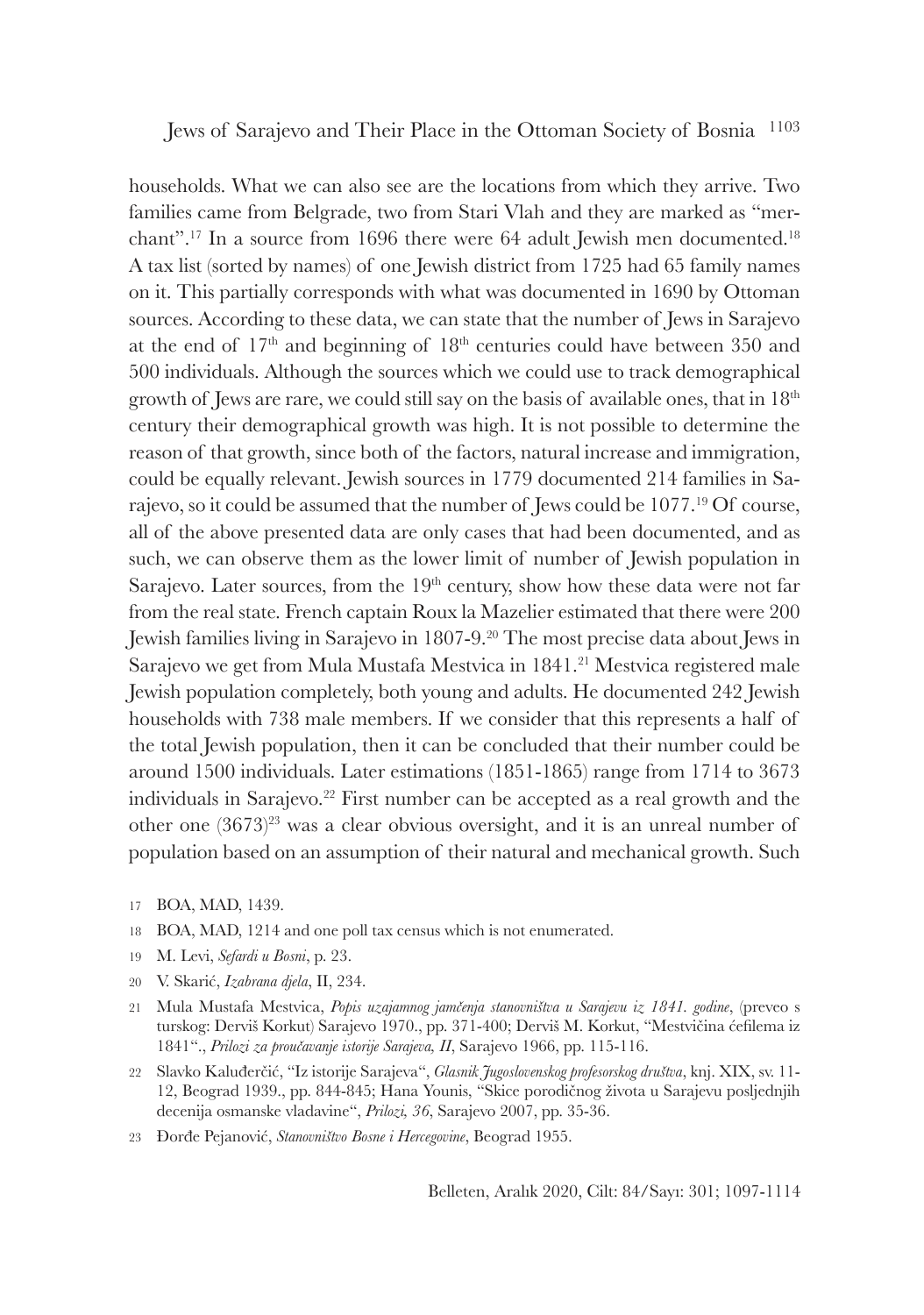misinterpretations were represented in later sources. Official census from 1879 documented 2077 Jews.<sup>24</sup> In mid-19<sup>th</sup> century Jews counted 9% of the total population of Sarajevo.

## **Settlement Disposition of Jews in Sarajevo**

The overview of Jewish dwellings was studied by Alija Bejtić, especially from viewpoint of urban position and placements of neighbourhoods in 19<sup>th</sup> century. On the basis of sources available to him, he reflected upon early information about settlement of Jews within the city. He particularly turned his attention to historical and architectural analyses of Sijavuş Pasha's khan.<sup>25</sup> It is necessary to review certain statements on basis of some new indicators as well as to take into consideration some new details we came across.

Reflecting upon Jews, Vladimir Ćorović stated that first Jews in Sarajevo were not permanent residents, but they were single individuals who were returning back to their families in Salonica or other places from which they had come before. Zeki Efendi also noted that they "lived in city khans".<sup>26</sup> Alija Bejtić assumes that in those early cases they had lived in collective lodging, like khans or big houses. That could be answer to previously asked question why sources rarely mentioned them, especially when we know that they were not represented in censuses of Sarajevo. A very first case that is documenting their settlement disposition in Sarajevo dates from 1565, where it is said that Isak son of Rafael lived in Sagrakdži Mahmud's neighbourhood.<sup>27</sup> From that fact we cannot tell whether it was individual or collective housing unit. We mentioned that the sources of  $17<sup>th</sup>$  century do not provide precise indications, but generalized ones only, like "saray" or "two neighbourhoods". One of the two certainly refers to Sijavuş Pasha's khan. The other neighbourhood we should try to identify in what Alija Bejtić identified as -- the other collective accommodation in Sagrakdži Mahmud's neighbourhood. With this we solve another important dilemma. Muvekkit said that the Jews from Buda inhabited "Mahmud's khan". He identified it (or perhaps mistaken it?) with Sijavuş Pasha's khan. We can be certain that it was the collective lodging in

<sup>24</sup> *Štatistika miesta i pučanstva Bosne i Hercegovine*, Sarajevo 1880, p. 3.

<sup>25</sup> A. Bejtić, "Jevrejske nastambe u Sarajevu", 34-37; A. Bejtić, "Sijavuš-pašina daira", p. 79.

<sup>26</sup> M. Nezirović, "Historija Bosanskih Jevreja Moše (Rafaela) Atijasa – Zeki Efendije", p. 253.

<sup>27</sup> GHb sidžil 1a; A. Bejtić, "Jevrejske nastambe u Sarajevu ", p. 23. According to the census from 1565 this neighbourhood had 40 married and 27 unmarried (single) men. Jews were not registered, neither in a neighbourhood's section nor separately.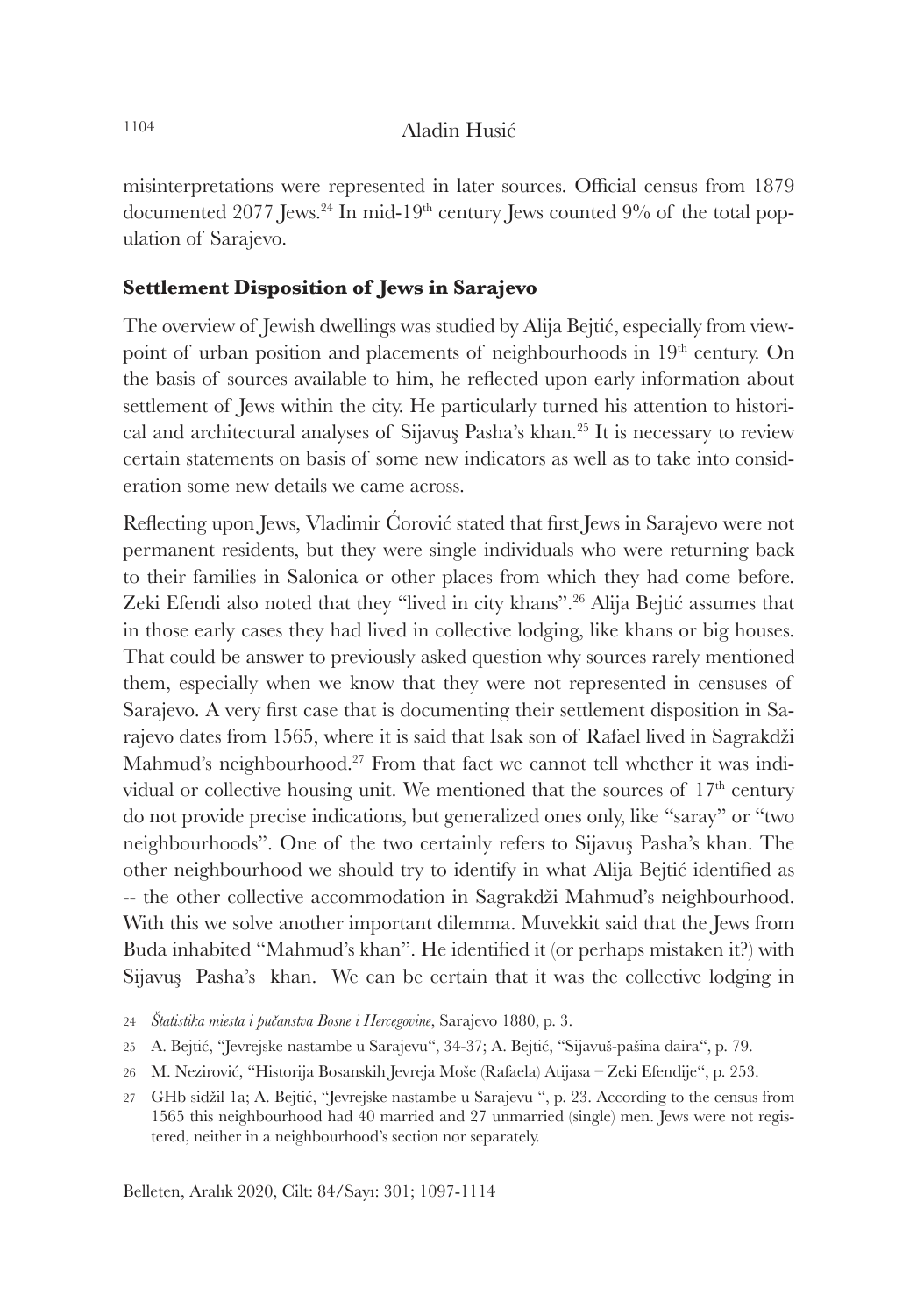Sagrakdži Mahmud's neighbourhood that Muvekkit wrote about. In that way the two neighbourhoods that Çelebi wrote about were nothing other than two collective lodgings: Mahmud's khan (in Sagrakdži hadži Mahmud's neighbourhood) and Sijavus Pasha's khan. It has its affirmation in the fact that second half of  $16<sup>th</sup>$ century is richer with information about Jewish trading activities, especially after 1570. As information on Sijavuş Pasha's khan are still vague there are more details to reflect upon. Available sources from  $17<sup>th</sup>$  century mention the name "*Beytü'lyahūd der Saraj*" as something that was commonly identified with Sijavuş Pasha's endowment. The same source (1690) documents very low number of Jews who inhabited it, only 8, therefore we assume that it is 8 families. Above all, they paid the highest amount of *jizya* tax, which indicates that they were rich rather than poor people. That leaves us with a question what happened with those refugees from Buda for whom it is told that they were also located in that collective lodging. For all others it is said only "*tâife-i yahūd, der Saraj*" without any indication on where they lived.

Only a few years later (1696), right before the invasion of Eugene of Savoy (1697), two different sources mentioned "*mahalle-i Beytü'l-yahūd der Saraj*". It referred to two neighbourhoods; the two previously mentioned collective lodgings where the Jews were located. At the same time, we can notice that Jews began to appear in other places and other neighbourhoods. For those years, there are records of individual residing of two families in Bardakčije. That is also the first known case of residing outside of the two known collective accommodations. In 18th century number of Jews dwelling in other neighbourhoods will increase. In second half of 18th century some sources mentioned individuals living in Careva mahala, close to present-day Careva Mosque; in Minedžin khan, in Kasim Kjatib's mahala.<sup>28</sup> In these cases their status is not known; whether those were rented or collective lodging, or private objects. In late  $18<sup>th</sup>$  century there was a reference to another neighbourhood where Jews resided, called, Buzadži hadži Hasan's mahala". The first known mention from 1793 tells us that a private property bordered with two Jewish residential buildings.<sup>29</sup> Even if it was not precisely said, from later sources we see that even in that neighbourhood there was a collective accommodation, which would be the third one we know about. Two families lived individually, one in a private house and the other in a rented one, while the other six were sub-ten-

29 "Yehudilerin mulk menzilleri".

<sup>28</sup> Mula Mustafa Bašeskija, *Ljetopis*, Sarajevo 1968, p. 117, 390.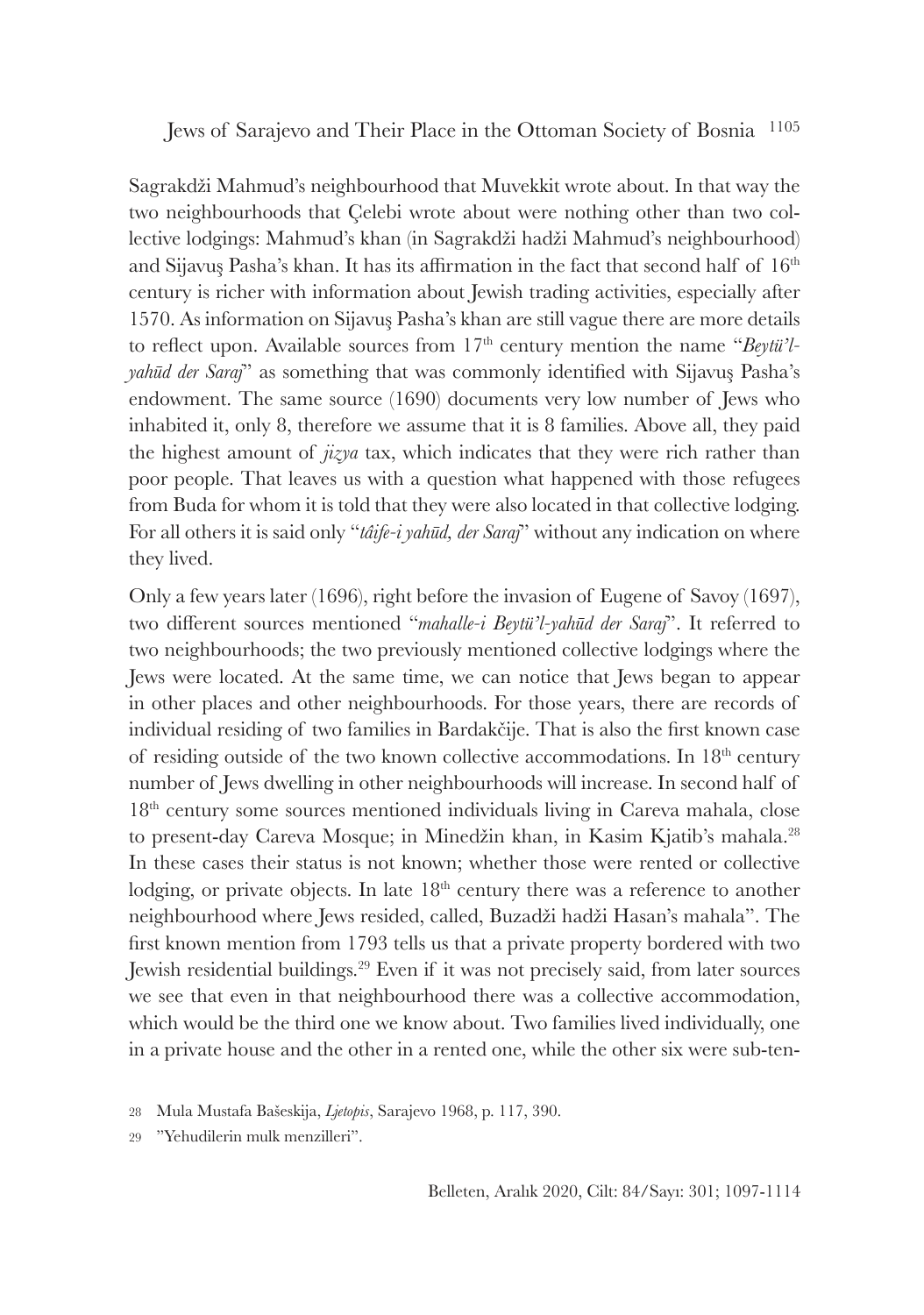ants (*kirajdžije*), in one object.<sup>30</sup> This information is also an indicator of concentrating Jews in one area of the city, in its best and the most important part.

The situation is clearer in first half of  $19<sup>th</sup>$  century. It is possible to define area that was populated by Jews. They were located in the most significant part of the town, in the centre of its economic part, on the west of the bazar (Çarşı) and Gazi Husrev Bey's endowments. Those were neighbourhoods: Pehlivan Oruç, Ferhat Paşa, Velika avlija, Hadži Kemal, Jagdži-zade, Husrev-beg and Buzadži hadži Hasan. The basis was obviously Sijavuş-pasa's khan. As it could be noted, dispersion is larger in the first phase of their early settling. During  $17<sup>th</sup>$  century they actually lived in two collective lodgings, Sagrakdži hadži Mahmud's neighbourhood/Mahmud's khan and Sijavuş Pasha's khan (*bir hân-i kebîr* – the big khan). Considering 17<sup>th</sup> century's information, it is clear why the other khan was called "the big khan". It could accommodate more people comparing to Mahmud's. In 18<sup>th</sup> century, apart from Sijavuş Pasha's khan, Jews resided in other neighbourhoods, outside of the mentioned circle of six neighbourhoods. It is also interesting that later they were not present in the parts of the city where we find their residence being firstly documented. Those replacements happened at the end of  $18<sup>th</sup>$  century, probably after a few big fires. There were several fires occurred because of negligence: in Sijavuş Pasha's khan (1746, 1755) and in a private Jewish house (1788) not far away from the khan. The consequences of those fires were disastrous.<sup>31</sup>

#### **Social and Economic Activities of Jews**

Jews were engaged in trading ever since they come to Sarajevo. We learn about their presence by following the routes of their trading activities. It was not documented whether they were engaged in some other businesses apart from trading. Financial transactions indicate that apart from trading, the Jews could also be engaged in banking. The first reports provide us with information about small transactions, mostly cloth materials on relation Sarajevo – Dubrovnik or Sarajevo – Skopje. In second half of  $16<sup>th</sup>$  and  $17<sup>th</sup>$  century their trading network spread on other cities within borders of Ottoman empire, such as: Novi Pazar, Candia, Sofia, as well as to those outside of Ottoman borders; Venice, Ancona, Firenze,

<sup>30</sup> A. Bejtić, "Jevrejske nastambe u Sarajevu", pp. 28-29.

<sup>31</sup> Vladislav Skarić, *Sarajevo i njegova okolina od najstarijih vremena do Austrougarske okupacije*, Sarajevo 1937, p. 139. According to Skarić it happened on  $25{\text -}26^{\text{th}}$  of April, 1746. Muvekkit notes that it happened in 1748. (Muvekkit, *Povijest Bosne 1*, 515).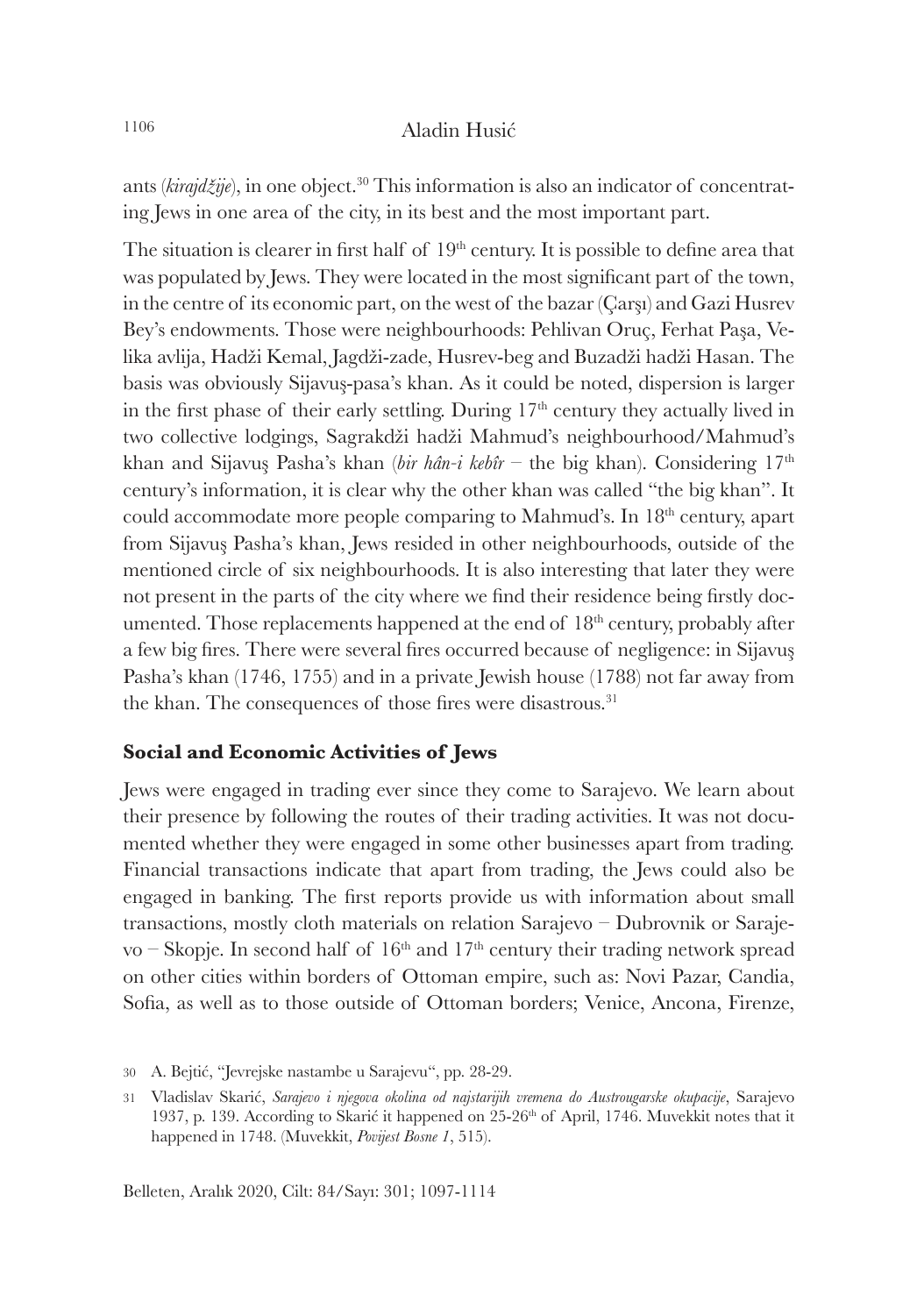Livorno, Split. The amounts of transactions had increased over the time, and the largest one that was documented was the one in 1592 that amounted 1200 ducats. At the beginning trading objects were mostly different kinds of cloth materials, later they included spices, leather, resin, clothes, rugs, wax, and wool. Apart from these activities, they had strong business connections, established and enforced with suitable family relations. Most of Jewish traders from Sarajevo had someone from their family, at least in Dubrovnik and even further across other trading centres. In some places they had special agents who assisted in exporting or importing of goods. The trade was the only documented economic activity of Jews during  $16<sup>th</sup>$  and  $17<sup>th</sup>$  centuries, but it does not mean it was the only one. At the end of  $17<sup>th</sup>$ century among residents of Sijavuş Pasha's khan, there were two merchants and one tin-artisan (*kalaycı*) from another Jewish neighbourhood.

From Jewish sources in  $18<sup>th</sup>$  century (1773), we learn that from Bosnia they exported wax and leather (sheep, goat, and rabbit). While list of imported goods is larger and includes: linen, silk, coffee, sugar, zinc, tin, glue, reset, steel, lead, wire, hemp, porcelain, glass, and paint.<sup>32</sup> At the end of  $18<sup>th</sup>$  century there are some account about shops they leased to work in them. Bašeskija noticed nicely arranged shops in Taşlihan held by "two Jews". As for other activities and jobs, a Jew Mirkado was engaged in furniture making, trading watches, while one was even serving in cafeterias.<sup>33</sup>

Some Jews had gained trust of provincial government representatives. Jew Sunbul "did favours for Muslims on higher positions". He worked as money changer (*sarraf*) in collecting soldiers' salaries during 1765, and he also participated in one strike against Russia. Working there Sunbul earned a fortune and became very rich, but unfortunately he died early.<sup>34</sup>

One of the favourite Jewish activities was related to banking. In the second half of 18<sup>th</sup> century they were involved into money loans. While Orthodox metropolitan Gavrilo Mihajlović (1740-50) was discharged because of accusations for taking loans from some Jews, other bishops made a debt of 22145 golden coins. Sons of Aron Ćolaković had legally claimed that amount in 1778.<sup>35</sup> Certainly, money

- 32 M. Levi, *Sefardi u Bosni*, pp. 65-66.
- 33 M. M. Bašeskija, *Ljetopis*, p. 197, 229, 324, 420.
- 34 M. M. Bašeskija, *Ljetopis*, p. 338.
- 35 V. Skarić, *Izabrana djela II*, p. 233.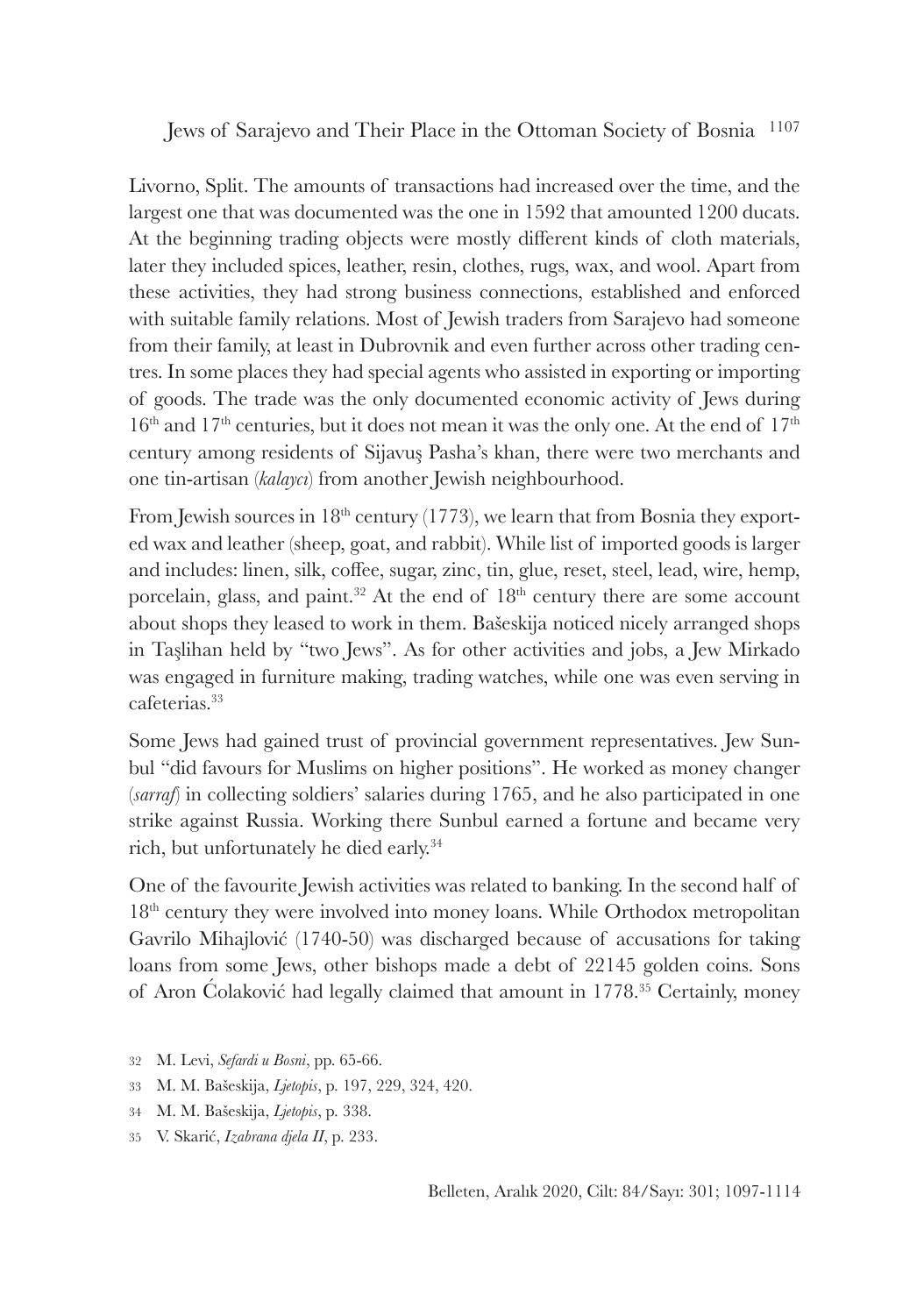lending business was not the only local economic activity and naturally all economic activities performed by Jews were not limited only to Sarajevo. Sometimes they reached other parts of Bosnia. In such cases the claims were conducted with help of Muslim friends. In one such mission of collecting assets for the Jews in Krajina in 1797 a banner bearer Avdija Altoka got killed.<sup>36</sup>

Apart from prominent activities widespread among the Jews, at the end of  $18<sup>th</sup>$ century (March 21, 1786) we find other new occupations among them. They were running pubs or pub related businesses. Of pub keepers residing in "*Beytü'l-Yahūd*" there were three people: Jakov, Benjamin and Mordohaj.<sup>37</sup> The location of the inn is not familiar but it can be assumed that it was a part of the complex of Sijavuş Pasha's khan and its supporting facility.

Good economic position of individuals made it possible for the Jews to get involved in the process of acquisition of peasant's properties (*baştine*, *ciftlik*).<sup>38</sup> Those  $\tilde{c}$ *iftliks* were in Pofalići, and at the beginning of  $19<sup>th</sup>$  century (1818/19) beneficiaries were Hajdariko, Avram, and Solomon. They had certain tax benefits from those *çiftliks* that were intended to them by the Bosnian governor - *vali* in amount of 3 golden coins. It is worth to note that they were the only ones among non-Muslims having that privilege.<sup>39</sup> This case additionally confirms special status of Jews in local community, where many of them were placed into a group of a few awarded with privilege of tax relieves. Only a small numbers of Muslims were members of that privileged group.

Until the beginning of  $19<sup>th</sup>$  century most of the trading activities performed by the Jews were located in Taşlihan. The incomplete list of leased shops of Gazi Husrey Bey waqf in the beginning of  $19<sup>th</sup>$  century (1820) shows how significant role of Jews was in the economic life of the city. However, it also shows at what extant the trade was a source of their existence. There was a significant number of Jews among the renters of waqf shops. They rented 21 warehouses. There were 26 people as renters of storehouses. Twelve people were individually renting the place in such purposes, while seven of them made partnerships. There were those whose economic activities were running very well so they needed even two

<sup>36</sup> M. M. Bašeskija, *Ljetopis*, p. 440; V. Skarić, *Izabrana djela, II*, p. 233.

<sup>37</sup> GHb, Sidžil 25.

<sup>38</sup> Avdo Sućeska, "Neke osobenosti u procesu čiflučenja u Bosni i Hercegovini u XVIII stoljeću", *Godišnjak Pravnog fakulteta*, XXI, Sarajevo 1973, p. 336.

<sup>39</sup> GHb Sicil 59.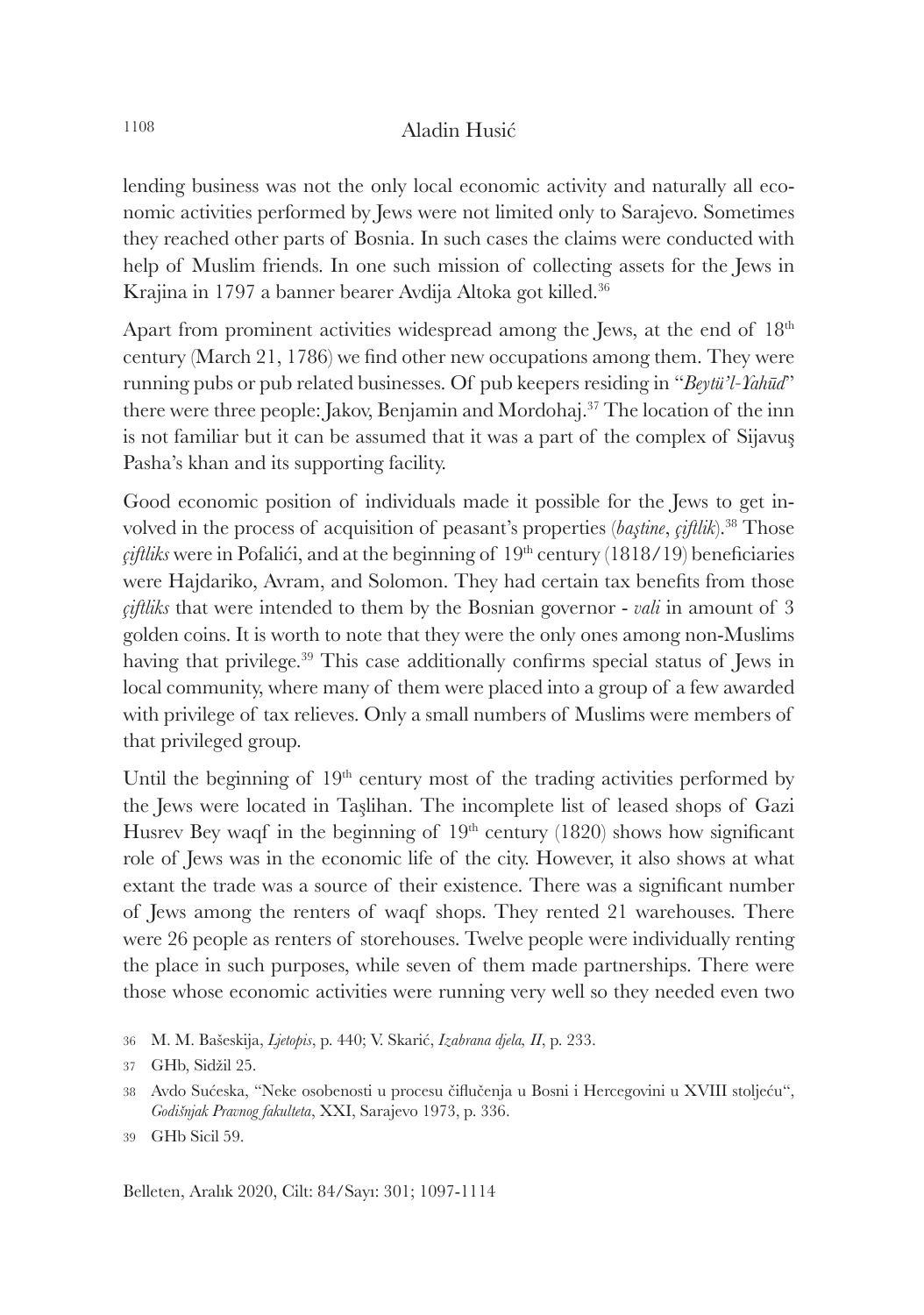storehouses. Very interesting peculiarity is that among the renters of storehouses we found two women. Merchant shops were used by significantly more individuals than the ones belonging to *waqf*. There were 44 of them as renters of these places. Thirteen of the shops were rented by partnerships, which meant at least 26 joint merchants, while 18 of them were engaged in trade individually. They had 32 shops rented for them. Outside of this complex, three more shops were rented by the Jews. It seems that the places were smaller because the leaseholds were smaller.<sup>40</sup> Even though the list is not complete, it still gives a certain possibility to make estimations and conclusions.

In relation to the total number of Jewish households, it was noted that 30 households lived from trading businesses. If we observe that number in relation to the total number of adults (above 18 years), we can conclude that 22% of merchants are Jewish. Again, we have to point to two important facts. The list referred only to shops leased by Gazi Husrev-beg's *waqf* which furthermore was not complete. Therefore, the percentage we stated above could be considered to be the lower limit because we can assume that there were merchants outside of that place and in other places. We can conclude that the participation of Jews in trading businesses was fairly high, compared to their total percentage in population. And if we observe their participation in households, it was 6% in Sarajevo, yet if we observe the number of men then the percentage grows to  $9\%$ , which was a more realistic estimation of Jewish share in population of Sarajevo.<sup>41</sup> According to other documented cases in this source, we can see that they use 30% of storehouse and 16% of shop space. Unfortunately, from this source it is not known what the object of their trades was. It was probably trade of clothes, cloth materials or craft products. Jews were also involved into grain trading, which was mentioned in a litigation of claiming debt. Mitar son of Luka from Slatina near Sarajevo; claimed 800 of golden coins from Jew "Lizića Bihora", that he owed him for grain in "previous four years" (1841-1845). He avoided the payment, at least temporarily, by escaping to Jerusalem (*Kuds-i Şerif*) only two days before a warrant for his arrest and judicial enforcement for paying debts was issued.<sup>42</sup>

In the middle of 19<sup>th</sup> century, trade crisis in Sarajevo hit all the merchants and

<sup>40</sup> GHb, R 180.

<sup>41</sup> In Sarajevo there were about 70% of Muslims, 20% of Christians, 9% of Jews and 1% of Gypsies.

<sup>42</sup> Sidžil Mula Muhameda Mestvice, OIS; ANU BiH, 237, 21.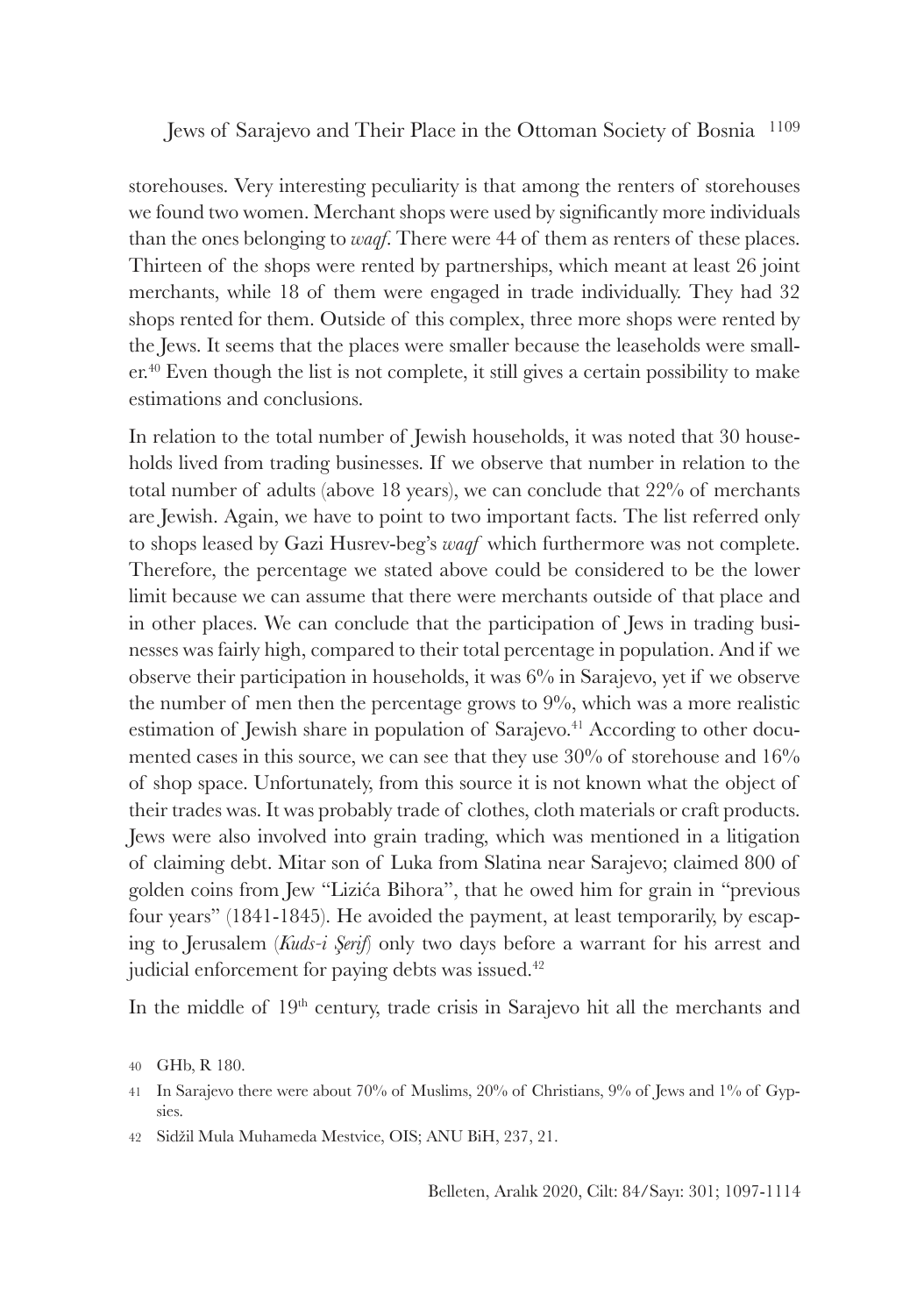especially Jews. Many Jewish merchants got bankrupt at that time and could not repay their merchant debt to their creditors from Trieste. The claims had been requested through diplomacy, and for those needs they set up a Commercial court which had 5 members: two Muslims, two Christians and one Jew.<sup>43</sup>

## **Conclusion**

After the first accounts in 1557, 1565 and 1566, Ottoman sources did not give any information about Jewish population in Sarajevo. Sources from the second half of 16th century from Dubrovnik, and especially after 1570, indicated increased activities of Jews in economic life of Sarajevo. Even though there are not enough data upon which it would be possible to reliably follow the demographic growth of the Jews, we tried to show the dynamics of demographical growth of the community until the end of the Ottoman rule based on available written sources. The sources are poor; yet coming from different provenance, they show no significantly huge differences. Even though incomplete, much of the information they bring are highly matching each other. However, they were complete in  $19<sup>th</sup>$  century and show the percentage of the Jews in confessional structure of Sarajevo. Their share reached 9% of urban population.

Even though Sijavuş Pasha's khan was often recorded as the only residing place of the Jews, Evlija Çelebi documented two more streets with Jewish residents in 17<sup>th</sup> century. Two locations recorded by Evlija Çelebi were probably two collective lodging facilities, in Sagrakdži hadži Mahmud's mahala - Mahmud's khan, and Sijavuş Pasha's khan. In 18<sup>th</sup> century Jews were mentioned individually living around many different streets such as Bardakčije, Careva mahala (Padišahova mahala), Kasim Kjatibova mahala. By the end of 18<sup>th</sup> century, another location was registered as collective lodging where Jews resided was Buzadži Hadži Hasan's street. And by the 19<sup>th</sup> century, Jews were concentrated in nucleus of economic activities of Sarajevo, within compact space of seven streets.

In the documented sources, trading was recorded as the main business activity of the Jews, but it is also worth to note the broad circle of interests and businesses they were engaged in. Some were, unexpectedly, running pubs or producing furniture. One analysis of a source from the beginning of  $19<sup>th</sup>$  century shows high share of trade in businesses of Jews from Sarajevo. Even incomplete, the source

43 V. Skarić *Izabrana djela*, II, pp. 235-236.

Belleten, Aralık 2020, Cilt: 84/Sayı: 301; 1097-1114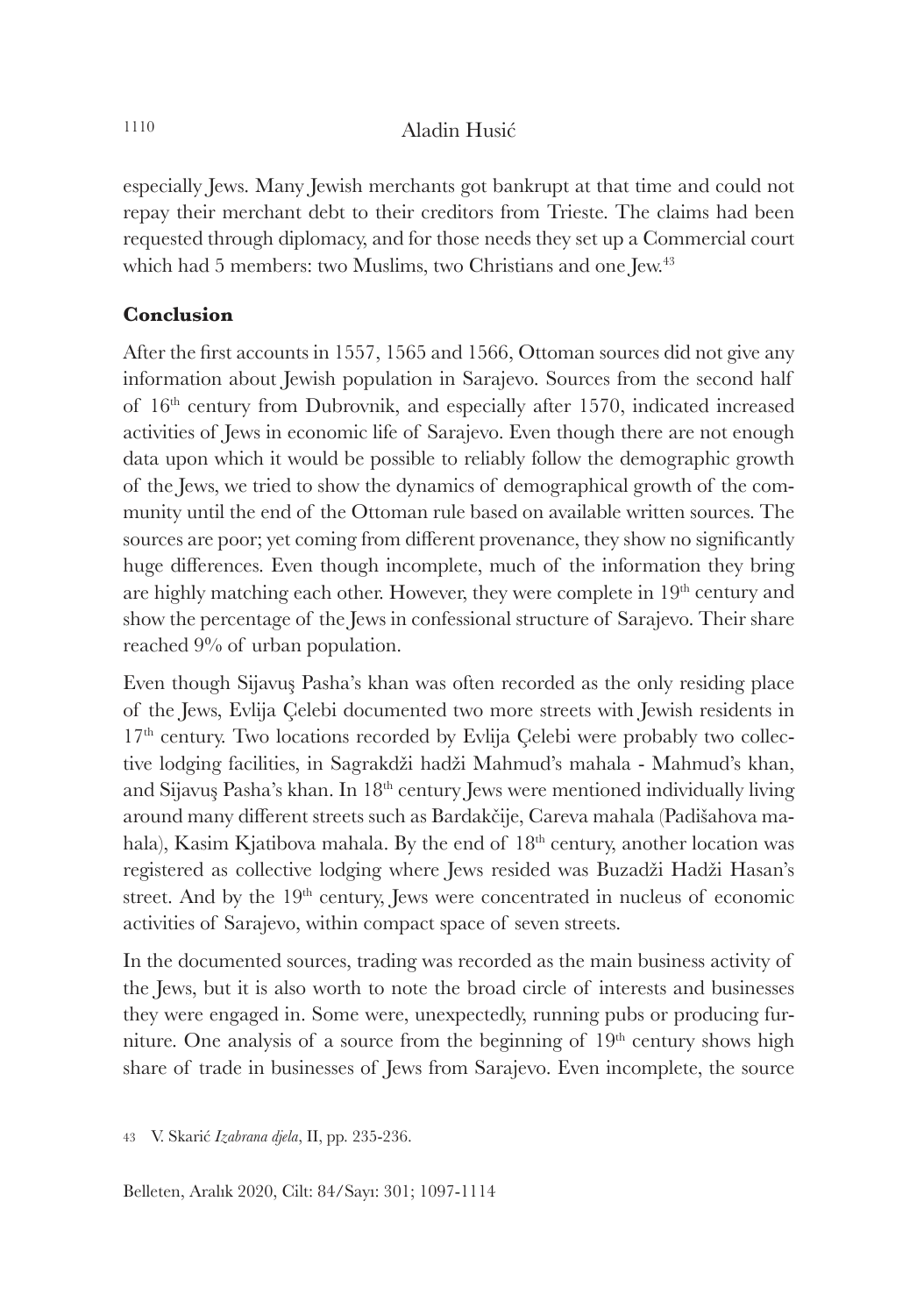shows that at least 22% of the Jews in Sarajevo were engaged in trading. If we take into consideration that the percentages covered only small number of shop renters, it could be expected to see larger numbers and percentages of actual trading businessmen.

### **BIBLIOGRAPHY**

### **Unpublished Sources**

Gazi Husrev-begova biblioteka, Sarajevo.

GHb, Sidžil 1 GHb, Sidžil 1a. GHb, Sidžil 2 GHb, Sidžil 25 GHb, Sidžil 59 GHb, R. 180 Cumhurbaşkanlığı Devlet Arşivleri Başkanlığı Osmanlı Arşivi, İstanbul. BOA, MAD, 1439. BOA, MAD, 1214. BOA, TD, 379.

## **Published Sources**

- *Opširni popis Bosanskog sand*ž*aka iz 1604, Sv. I/1*, Obradio: Adem Handžić, Sarajevo 2000.
- Evlija Čelebija, *Putopis, odlomci o jugoslovenskim zemljama*, (Preveo, uvod i komentar napisao Hazim Šabanović, Sarajevo 1979.

Salih Sidki Hadžihuseinović, Muvekkit, *Povijest Bosne 1*, Sarajevo 1999.

Mula Mustafa Mestvica, *Popis uzajamnog jamčenja stanovništva u Sarajevu iz 1841. godine*, (preveo s turskog: Derviš Korkut) Sarajevo 1970.

Mula Mustafa Bašeskija, *Ljetopis*, Sarajevo 1968.

## **Books - Articles**

Batinić, Mijo V., "Nekoliko priloga k bosanskoj crkvenoj povijesti", *Starine JAZU*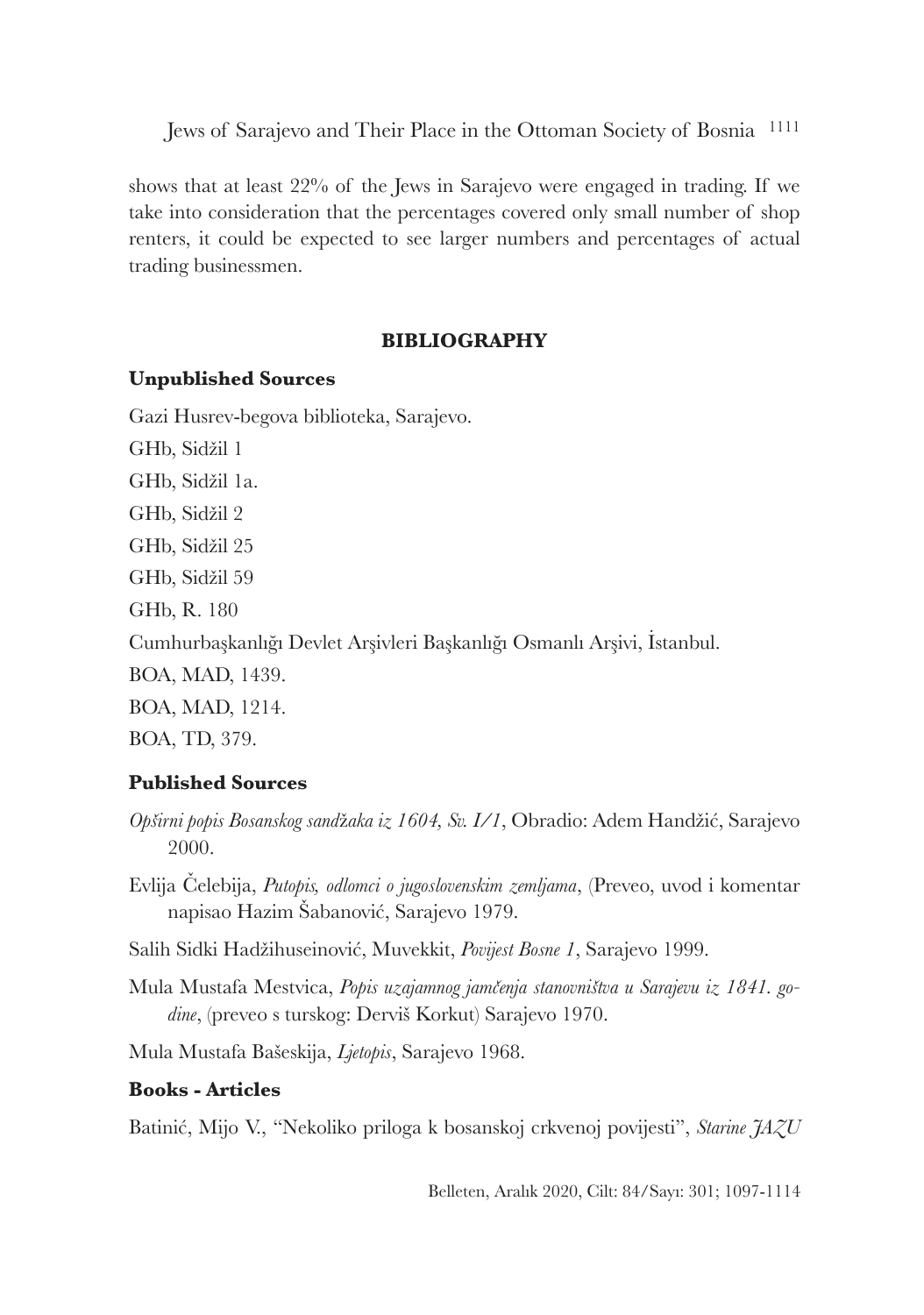*XVII,* Zagreb 1885, pp. 77*-*150.

- Bejtić, Alija, "Sijavuš-pašina daira", *Prilozi za proučavanje istorije Sarajeva*, Godina II, Knjiga II, Sarajevo 1966, pp. 61-89.
- Bejtić, Alija, "Jevrejske nastambe u Sarajevu", *Spomenica, 400 godina od dolaska Jevreja u Sarajevo*, Jevrejska zajednica Sarajevo 1967, pp. 23-32.
- Horvat, Karlo, "Novi historijski spomenici", *Glasnik Zemaljskog muzeja,* XXI (1909), Sarajevo 1909, pp. 1-104.
- Jelavić, Vjekoslav, "Doživljaji Francuza Poullet-a, na putu kroz Dubrovnik za Bosnu, (godine 1658)", *Glasnik Zemaljskog muzeja 1908*, Sarajevo 1908, pp. 56-71.
- Jelenić, Julijan, "Spomenici kulturnoga rada bosanskih franjevaca, *Starine XXXV,*  (1918), Zagreb 1916.
- Kaluđerčić, Slavko, "Iz istorije Sarajeva", *Glasnik Jugoslovenskog profesorskog društva*, knj. XiX, sv. 11-12, Beograd 1939, pp. 805-853.
- Korkut, Derviš M., Mestvičina ćefilema iz 1841., *Prilozi za proučavanje istorije Sarajeva, II,* Sarajevo 1966, pp. 103-117.
- Levi, Moric, *Sefardi u Bosni*, Beograd 1969.
- Nezirović, Muhamed, "Historija Bosanskih Jevreja Moše (Rafaela) Atijasa Zeki Efendije", *Prilozi*, Institut za istoriju, 29 (2000) Sarajevo 2000, pp. 245-260.
- Pejanović, Đorđe, *Stanovništvo Bosne i Hercegovine*, Beograd 1955.
- Skarić Vladislav, *Sarajevo i njegova okolina od najstarijih vremena do austrougarske okupacije*, Sarajevo 1937.
- Spitzer, Shlomo J. Komoróczy Géza, *Heber Kútforrások Magyarország és a magyarországi zsidóság történetéhez a kezdetektől 1686-ig,* MTA Judaiszitakai Kutatócsoport – Osiris Kiadó, Budapest 2003.
- Sućeska, Avdo, "Da li su sarajevski jevreji bili muaf ", *Godišnjak Pravnog fakulteta, XXIII/1975*, Sarajevo 1975, pp. 191-201.
- Sućeska, Avdo, "Neke osobenosti u procesu čiflučenja u Bosni i Hercegovini u XVIII stoljeću", *Godišnjak Pravnog fakulteta, XXI*, Sarajevo 1973, pp. 331-341.
- Tadić, Jorjo, "Doprinos Jevreja trgovini sa dalmatinskim primorjem u XVI i XVII vijeku", *Spomenica 400 godina dolaska Jevreja u BiH,* Sarajevo 1967, pp. 33-47.